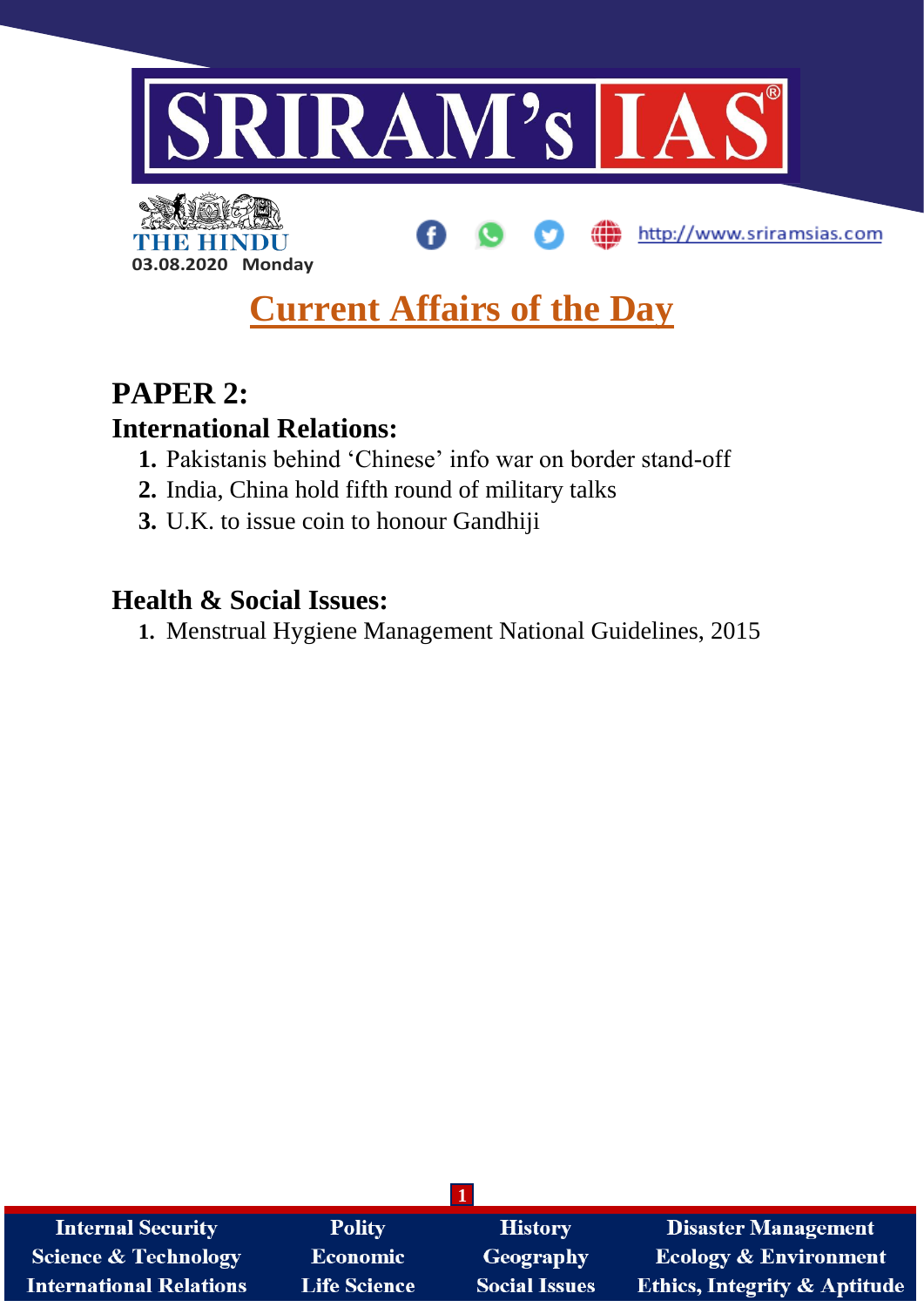

THE HINDU **03.08.2020 Monday**



 $\triangleright$  Many of the 'Chinese' accounts that mushroomed on social media this summer and spread false information about the border clash with India have been traced to Pakistan, in what is believed to be



|     | • The users exploited a Twitter<br>loophole which allowed them to<br>change profile names, account handles |
|-----|------------------------------------------------------------------------------------------------------------|
|     | • They used stock profile photos of<br>Chinese soldiers to look authentic                                  |
| ter | • 'Chinese' accounts which were active<br>after the LAC clash previously had<br>different names            |
| ed  | . The accounts had bios in Urdu, which<br>were later changed to Mandarin                                   |

http://www.sriramsias.com

#### How they were detected?

The changed avatars were detected because some of these accounts, which have tens of thousands of followers, were previously being tracked

a coordinated disinformation campaign aimed at India.

- $\triangleright$  The India-China border tensions starting in May, and culminating in the June 15 clash in the Galwan Valley, sparked a first-of-its-kind information war on social media, where Indian and Chinese accounts on Twitter, Facebook and YouTube traded images and videos in an effort to both capture the narrative and the attention of the media.
- $\triangleright$  The disinformation flowed both ways. But what was unknown to consumers of the posts by 'Chinese' social media users is that many of the accounts that posed as China-based users were actually Pakistani accounts. Twitter is banned in China, although it can be accessed using virtual private networks.
- $\triangleright$  An analysis of some of the most active 'Chinese accounts' on the border clash on Twitter found that these accounts previously had different profile names and handle names. Some of these accounts even had user bios that were earlier in Urdu, before morphing overnight into Mandarin.

| <b>Internal Security</b>        | <b>Polity</b>       | <b>History</b>       | <b>Disaster Management</b>              |
|---------------------------------|---------------------|----------------------|-----------------------------------------|
| <b>Science &amp; Technology</b> | Economic            | Geography            | <b>Ecology &amp; Environment</b>        |
| <b>International Relations</b>  | <b>Life Science</b> | <b>Social Issues</b> | <b>Ethics, Integrity &amp; Aptitude</b> |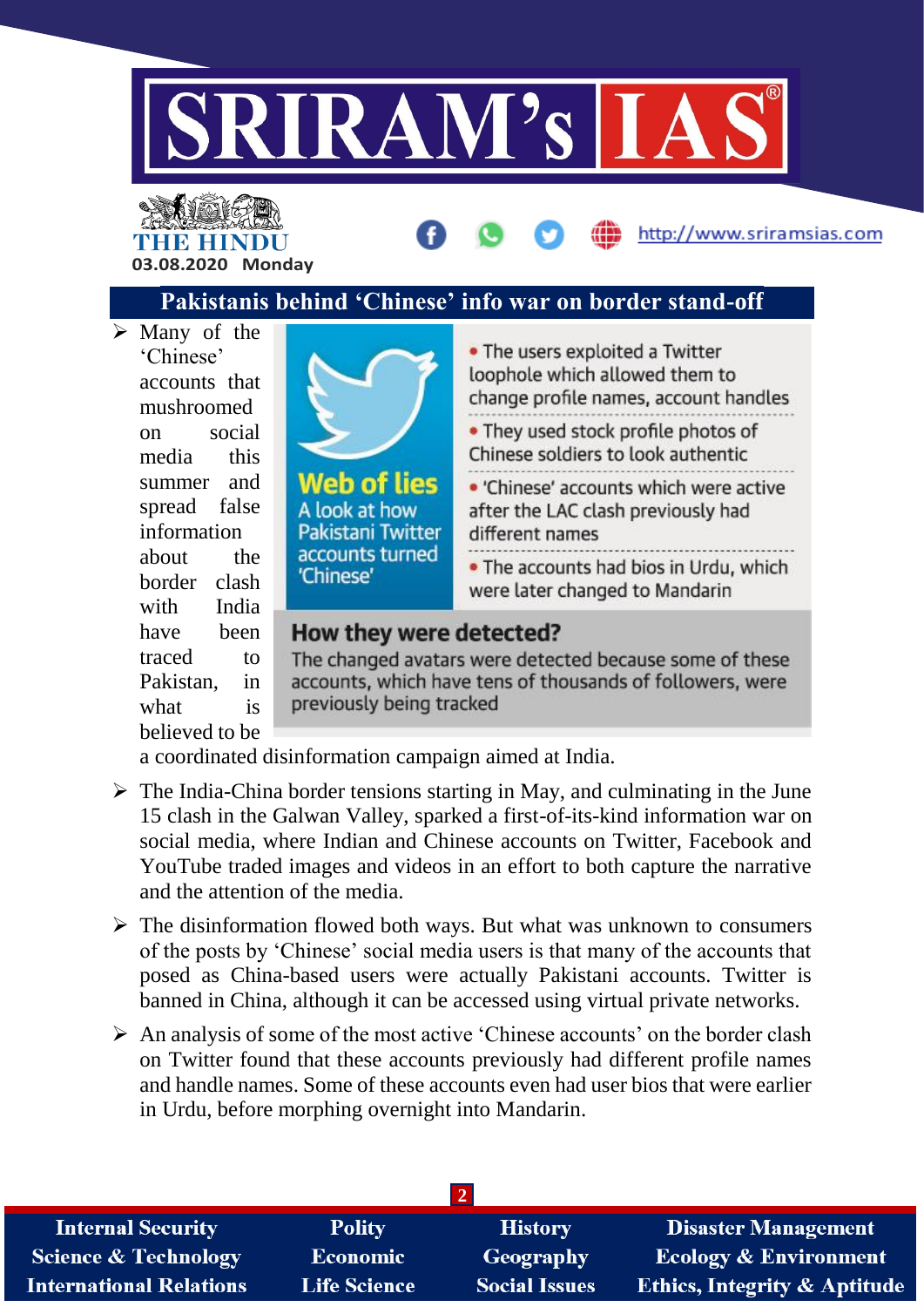

http://www.sriramsias.com

- $\triangleright$  One such account, 'xiuying 637', was earlier run as 'hinaarbi2', before it began tweeting information related to the Chinese military and the border clash. The account has been suspended, but only belatedly.
- $\triangleright$  These accounts have used a loophole on Twitter that allows users to not only change their profile names, but their Twitter handles as well. Their changed avatars were detected because some of these accounts, which have tens of thousands of followers, were previously being tracked.
- $\triangleright$  One account, with a profile name in Chinese characters, Zeping, and handle 'sawaxpx', that tweeted on the border previously tweeted in Urdu. Its tweets are now unavailable. Another account, 'Yasifxi', had a Chinese name and tweeted in Chinese characters, posting information about the border clash, but was traced to Pakistan.
- $\triangleright$  These accounts have shared false information about casualties from the clash. unrelated images of injured soldiers, and videos of troops' confrontations that were from previous border incidents. Tweeting in Mandarin and using Chinese names gave the posts a sense of credibility.

#### **India, China hold fifth round of military talks**

- $\triangleright$  India and China held the fifth round of Corps Commanders-level talks at Moldo on the Chinese side on Sunday to take forward the stalled process of disengagement on the Line of Actual Control (LAC). The talks were still on at the time of going to print.
- $\triangleright$  India has demanded that status quo be restored along the unsettled boundary line. China had massed troops since April-May along the LAC and occupied positions in India's perception of the LAC in Eastern Ladakh.
- The talks on July 14 went on for 15 hours but failed to restart the disengagement process, despite a consensus for full disengagement and deescalation.

#### **NSA-led panel meets:**

**03.08.2020 Monday**

THE HINDL

 The high-powered China Study Group, headed by National Security Adviser (NSA) Ajit Doval also met on Thursday, and discussed the ongoing situation, a government official said.

| <b>Internal Security</b>        | <b>Polity</b>       | <b>History</b>       | <b>Disaster Management</b>              |
|---------------------------------|---------------------|----------------------|-----------------------------------------|
| <b>Science &amp; Technology</b> | <b>Economic</b>     | Geography            | <b>Ecology &amp; Environment</b>        |
| <b>International Relations</b>  | <b>Life Science</b> | <b>Social Issues</b> | <b>Ethics, Integrity &amp; Aptitude</b> |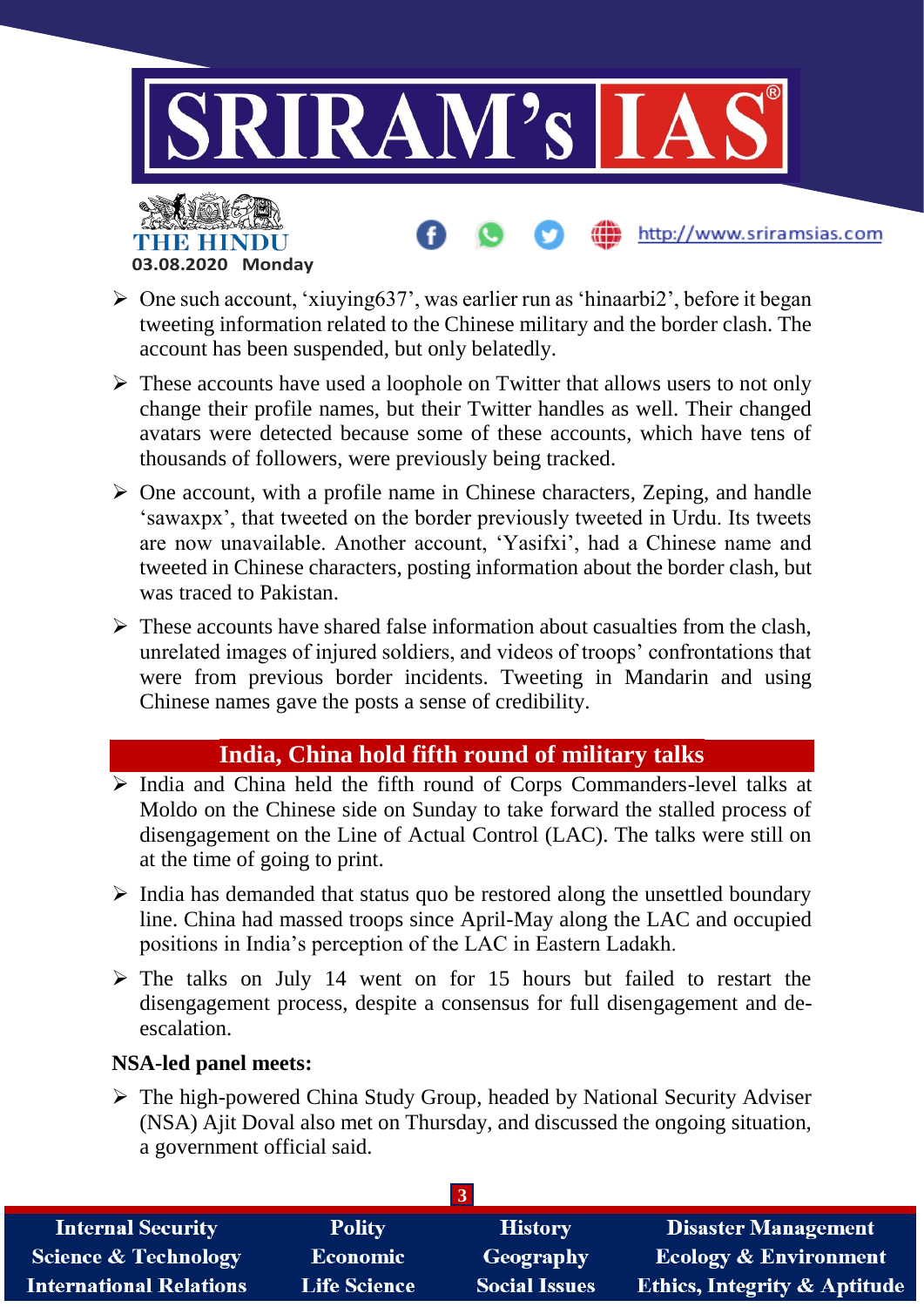

 $\triangleright$  The first phase of disengagement undertaken in early July remains incomplete with disengagement completed only at Galwan Valley and Patrolling Point (PP) 15 in Gogra-Hot springs area. Only limited disengagement has been undertaken at PP 17A in Gogra-Hot Springs and it has barely begun at Pangong Tso.

 $\triangleright$  Chinese troops have only moved back from the base of Finger 4, the mountain spur, to Finger 5 but remain to occupy the ridge lines of Finger 4 while India's claim extends till Finger 8, while it has always held till Finger 4.

#### **Chushul BPM cancelled:**

**03.08.2020 Monday**

 $\triangleright$  With ongoing tensions, the ceremonial Border Personnel Meeting (BPM), usually held at Chushul to mark the People's Liberation Army (PLA) Day on August 1, did not take place. The BPM was toned down and happened only in Eastern Command, the second source stated.

#### **U.K. to issue coin to honour Gandhiji**

- $\triangleright$  Britain is considering minting a coin to commemorate Mahatma Gandhi, amid growing interest in recognising the contributions of people from the Black, Asian and other minority ethnic communities.
- $\triangleright$  Gandhiji's birthday, October 2, is observed as the International Day of Non-Violence. As part of a global reassessment of history, colonialism and racism triggered by the death in May of a Black man, George Floyd, in the United States after a Minneapolis police officer knelt on his neck for nearly nine minutes, some British institutions have begun re-examining their past.

#### **Menstrual Hygiene Management National Guidelines, 2015**

- $\triangleright$  National Guidelines on Menstrual Hygiene Management was released by the Ministry of Drinking Water and Sanitation in 2015.
- $\triangleright$  It seeks to address every component of menstrual hygiene ranging from, raising awareness, addressing behaviour change, creating a demand for better hygiene products, capacity building of frontline community cadre, sensitization of key stakeholders, convergence needed for effective outreach and intervention, creation of WASH facilities including safe disposal options, etc.

| <b>Internal Security</b>       | <b>Polity</b>       | <b>History</b>       | <b>Disaster Management</b>              |
|--------------------------------|---------------------|----------------------|-----------------------------------------|
| Science & Technology           | <b>Economic</b>     | Geography            | <b>Ecology &amp; Environment</b>        |
| <b>International Relations</b> | <b>Life Science</b> | <b>Social Issues</b> | <b>Ethics, Integrity &amp; Aptitude</b> |